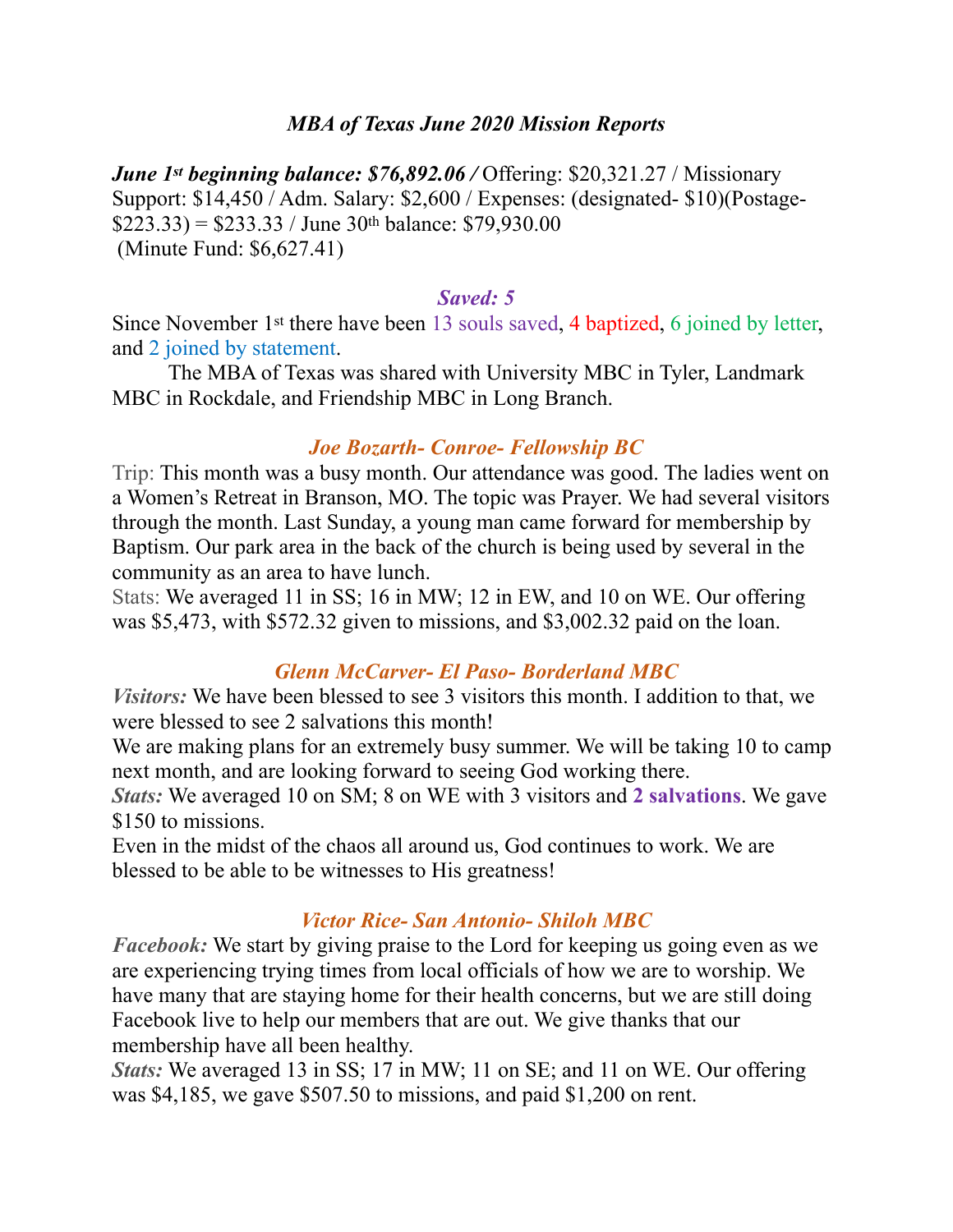*Facelift:* We have a new landlord that is giving our building a facelift which is going slow and messy, and we are having to clean up prior to services so our members will not trip and get hurt.

*Studies:* We still have an ongoing Bible study with a couple of our members. Please pray with us as many of our sister churches are being affected by this pandemic, our local officials and the fears of the virus will be lifted so all can return back as a whole.

## *Steven Haney- Lubbock- MBSF Director- Texas Tech U.*

*Questions:* Summer is officially in swing but what is still up in the air is how Texas Tech will be doing their school schedule and campus life for this summer and this coming fall. Most likely this will be a fall of little allowed on-campus activity and hybrid classes (1 day on campus classes per class and the rest online). *Registered:* However, some good news is that, with the help of our student president and vice-president, we were able to get all the paperwork in and received approval for registration for this coming year as a student organization. This means that we haven't lost as much progress as I was afraid we might and whatever is allowed on campus we will have those opportunities.

*6:* We are currently holding at 6 Tech students that say they will be returning for the fall. Even if we can't have every week Bible studies on-campus, we will find a way to do them off campus at our house or even meet someplace close to campus like a park or restaurant. Please be in prayer that we will be able to continue meeting on campus each week and will still have the opportunity to do booths and meet-and-greets to reach students. Also pray that our current students will have a passion to step up this coming semester and be reaching their fellow classmates more than ever before. No matter what, we will continue to do Bible studies each week and will seek every chance to be on-campus that we are allowed. If you have any questions or concerns please let me know! We are so thankful for all the continued support and prayers of God's churches and His people and God willing we will continue to make progress reaching students no matter what Texas Tech decides to do! Thank you so much and God bless!

### *Landmark MBC- Rockdale*

*Vote:* The first week in June, when we were able to gather for worship inside our building for the first time since the Covid-19 restrictions, we were finally able to vote for our pastoral candidate, Larry Watson. It was a majority vote in favor of Larry becoming our full-time pastor.

*Family:* We lovingly welcome with open arms the Watsons; Larry, Shelia, Alyssa, and Tripp in to our fellowship. We are all so very thankful for our "new" pastor. Although we are now able to meet inside our church building while still carefully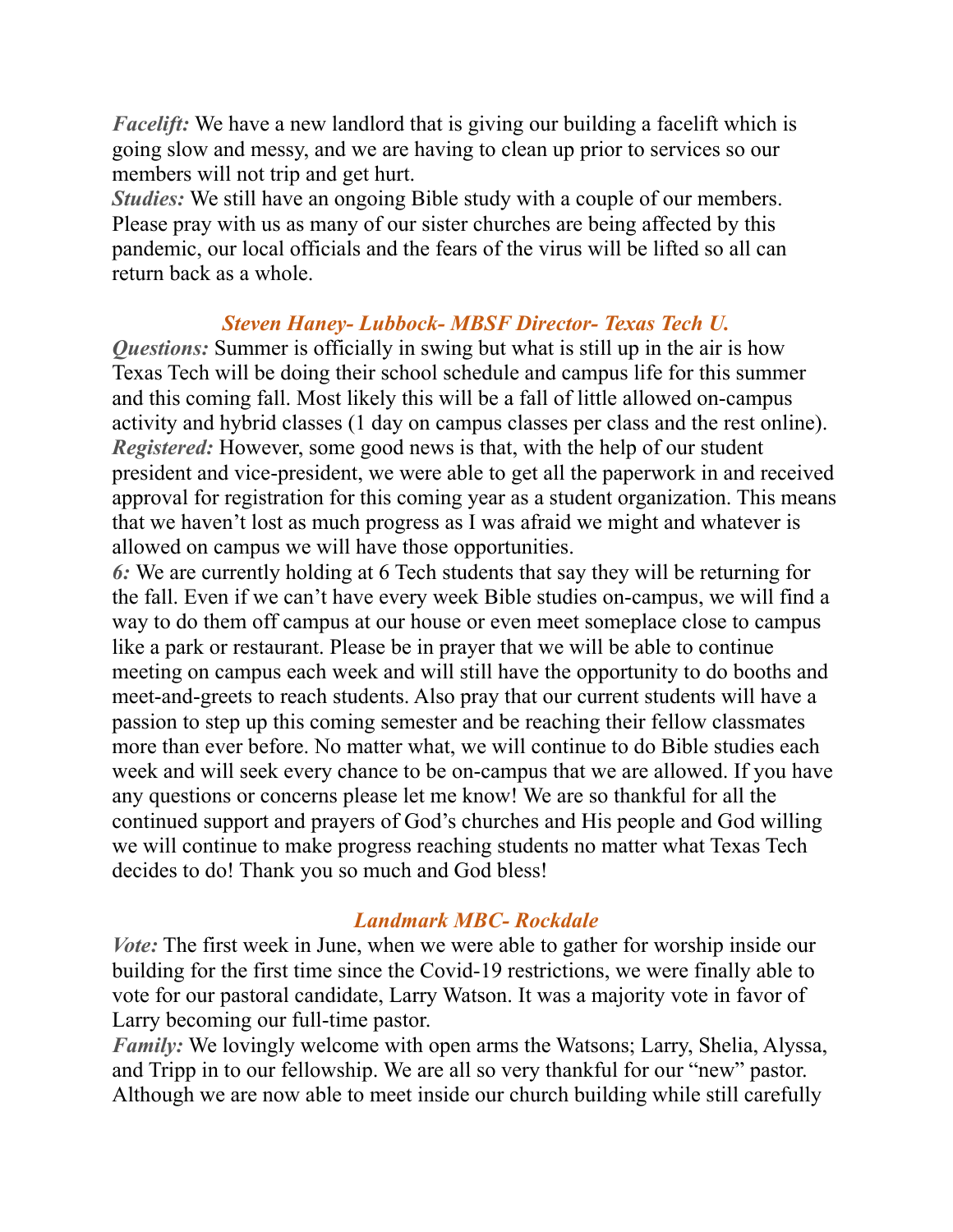observing the Governor's Covid-19 guidelines, we are still offering the morning sermon over the radio to those who drive up and still want to stay in their cars. *Stats:* We averaged about 14 each Sunday during the month of June. *Business:* On Sunday the 28<sup>th'</sup>s business meeting, we agreed to support the following missions. (1) MBA of Texas; (2) Texas Mission Builders; (3) Texarkana Baptist Orphanage; and (4) Texas Mission Development... starting at a gift of \$10 each to be reevaluated in six months.

# *Daniel Tijerina- Mission- A New Beginning BC*

*Praises:* I had the opportunity to share the Gospel with three men. My wife also had the privilege of sharing the Gospel with two women. God continues to provide us with everything we need.

*Missionaries:* We continue to pray for and assist missionaries in Quintana Roo, Saltillo, Hidalgo, Monterrey, and Camargo. We have been praying and sending offerings to these missions.

*Ministry:* We had services at our home this month. We witnessed to people as opportunities arose.

*Stats:* This month we averaged 11 people.

*Future:* We have plans to visit the works mentioned above this year. We continue praying about this.

*Thanks:* We thank our heavenly Father for His provisions and grace. We thank our sponsoring church, as well as those who support the MBA of Texas, the TMD, and the TMB. If you have any questions call me at 956-240-5717.

## *David Smith- Mansfield- Lifeline BC*

*Van:* Thanks to Langdon Street BC in Somerset, KY for the great 05 Honda Odyssey which they donated to our church. Macedonia Missionary Service and Leon Jasper coordinated the donation for us. Thanks to both groups! Also, the Macedonia Mechanics refurbished the van with much needed repair work. They were such a blessing to us. Alice and I picked up the van last week in Somerset while we were on vacation to see our son and his family in West Virginia. 19: Heather Smith helped us open on May 31<sup>st</sup> and it was a blessing to have 19 present. But now we face shut down once again. Please pray! *Stats:* We had 400 likes on Facebook streaming, and 6 in small groups. Our offering was \$3,044 with \$200 given to missions and \$650 paid on rent. *Devotionals:* Presently I am conducting Bible devotional at two local businesses: Guerrero Tire Company, where I speak to all of the employees every Friday before they open; also, Vandergriff Hyundai Dealership where I speak to the staff. *Shut down:* We are facing lockdown once again. Apparently the SDA Conference is asking all of their churches to shut down due to a spike in Covid cases across